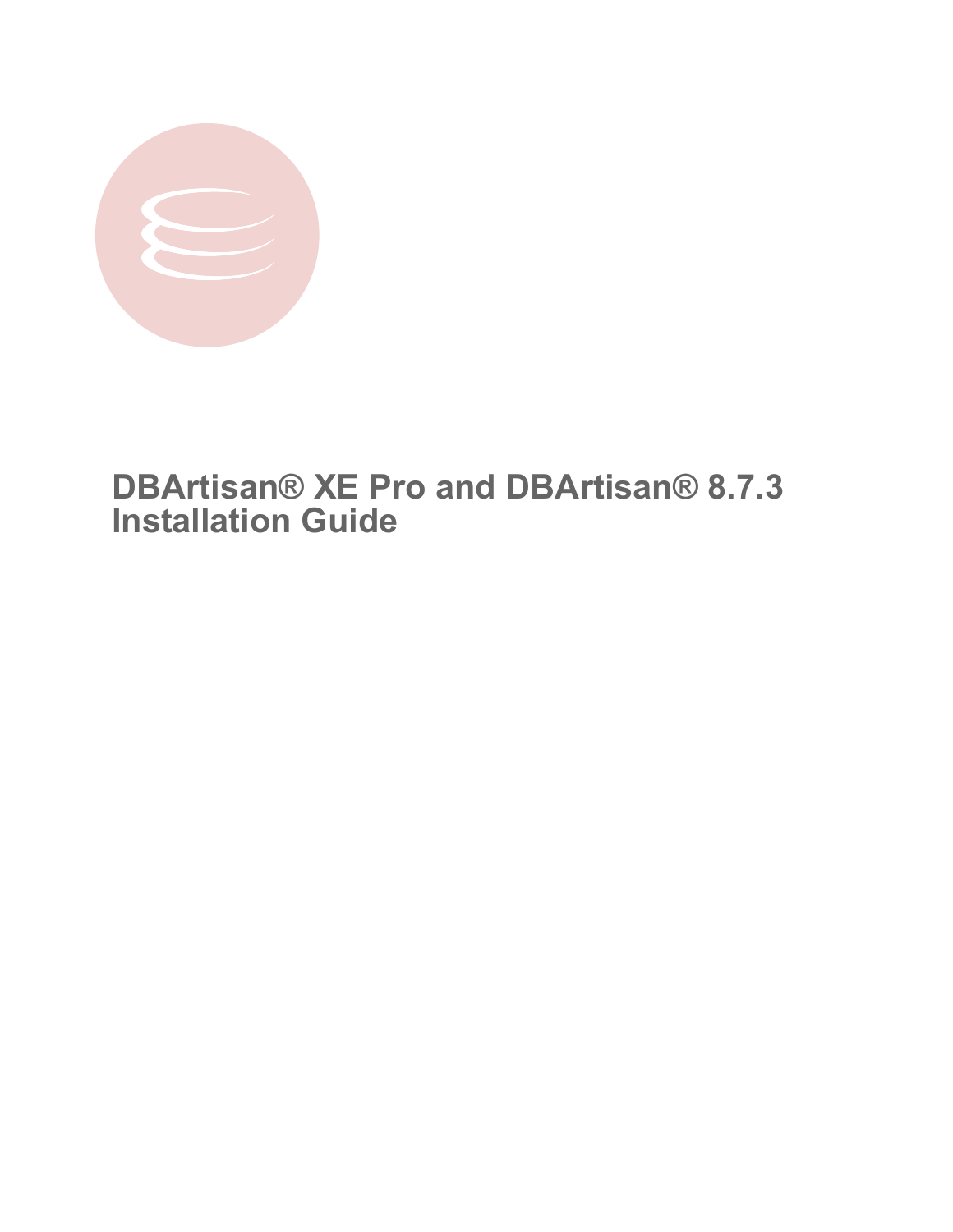© 2010 Embarcadero Technologies, Inc. Embarcadero, the Embarcadero Technologies logos, and all other Embarcadero Technologies product or service names are trademarks or registered trademarks of Embarcadero Technologies, Inc. All other trademarks are property of their respective owners.

Embarcadero Technologies, Inc. is a leading provider of award-winning tools for application developers and database professionals so they can design systems right, build them faster and run them better, regardless of their platform or programming language. Ninety of the Fortune 100 and an active community of more than three million users worldwide rely on Embarcadero products to increase productivity, reduce costs, simplify change management and compliance and accelerate innovation. The company's flagship tools include: Embarcadero® Change Manager™, CodeGear™ RAD Studio, DBArtisan®, Delphi®, ER/Studio®, JBuilder® and Rapid SQL®. Founded in 1993, Embarcadero is headquartered in San Francisco, with offices located around the world. Embarcadero is online at www.embarcadero.com.

March 22, 2010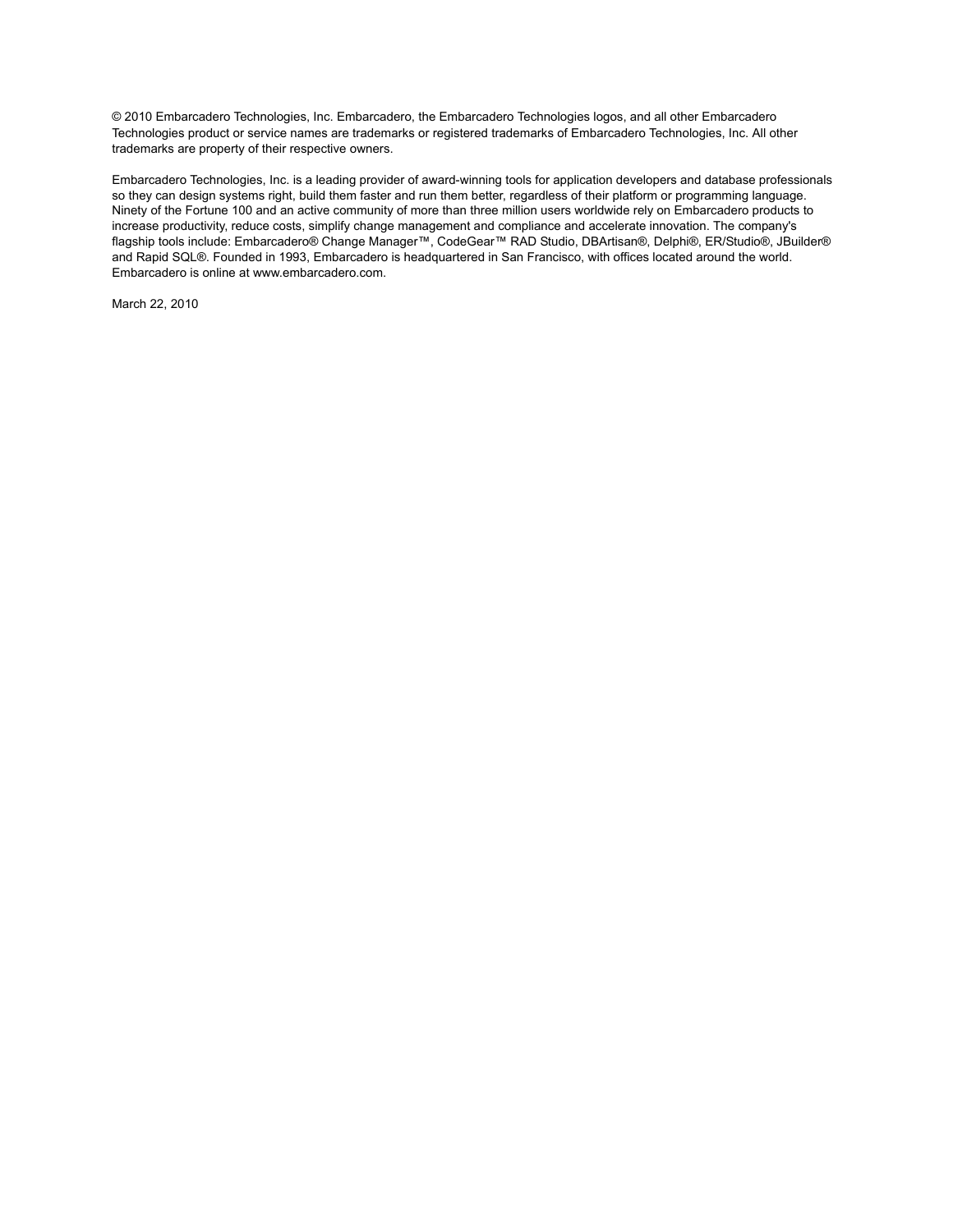# **Contents**

 **>**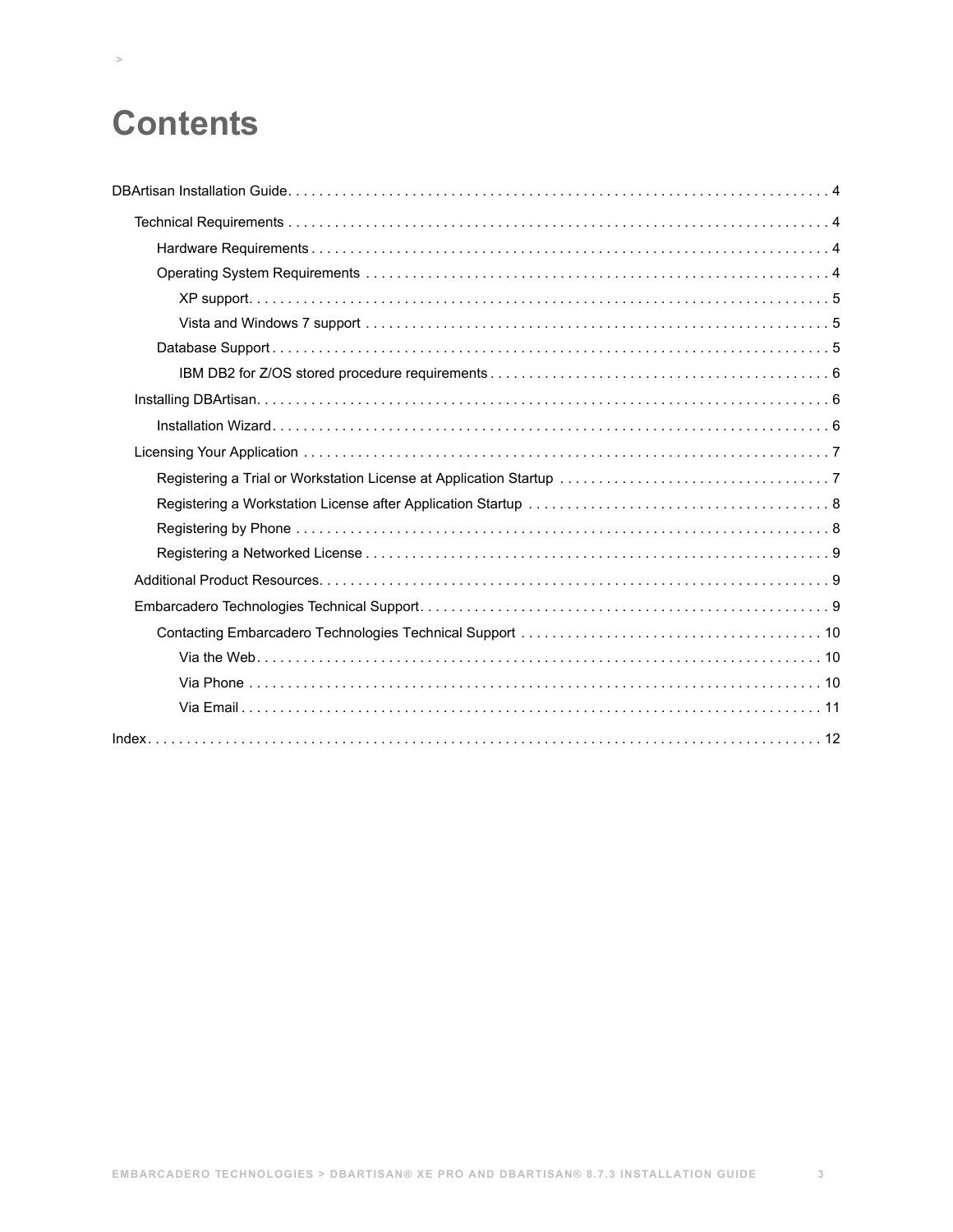# <span id="page-3-0"></span>**DBArtisan Installation Guide**

Before you can register any Embarcadero Technologies application, you must meet the minimum technical requirements. If you meet all the minimum technical requirements, you can install DBArtisan. After installation, you must license the application.

The following topics walk you through this process:

- [Technical Requirements](#page-3-3)
- [Database Support](#page-4-2)
- [Installing Rapid SQL](#page-5-0)
- [Licensing](#page-6-0)

Lastly, for more information, see [Additional Product Resources.](#page-9-0)

# <span id="page-3-3"></span>**Technical Requirements**

DBArtisan is a 32-bit application that runs in a Microsoft Windows environment. Before using DBArtisan, please verify that your environment meets the following requirements:

- Microsoft Internet Explorer 5.5 or later
- [Hardware requirements](#page-3-1)
- [Operating system requirements](#page-3-2)
	- **NOTE:** Users need full registry privileges during the installation and access to the keys under HKEY\_CURRENT\_USER in the registry after installation.

## <span id="page-3-1"></span>**Hardware requirements**

Embarcadero Technologies recommends the following minimum hardware requirements:

- 256 MB of memory
- 256 MB of disk space

## <span id="page-3-2"></span>**Operating system requirements**

DBArtisan supports the following operating systems:

- Windows 7
- Windows XP
- Windows Vista

For more information, see [XP support](#page-4-0) and [Vista and Windows 7 support](#page-4-1).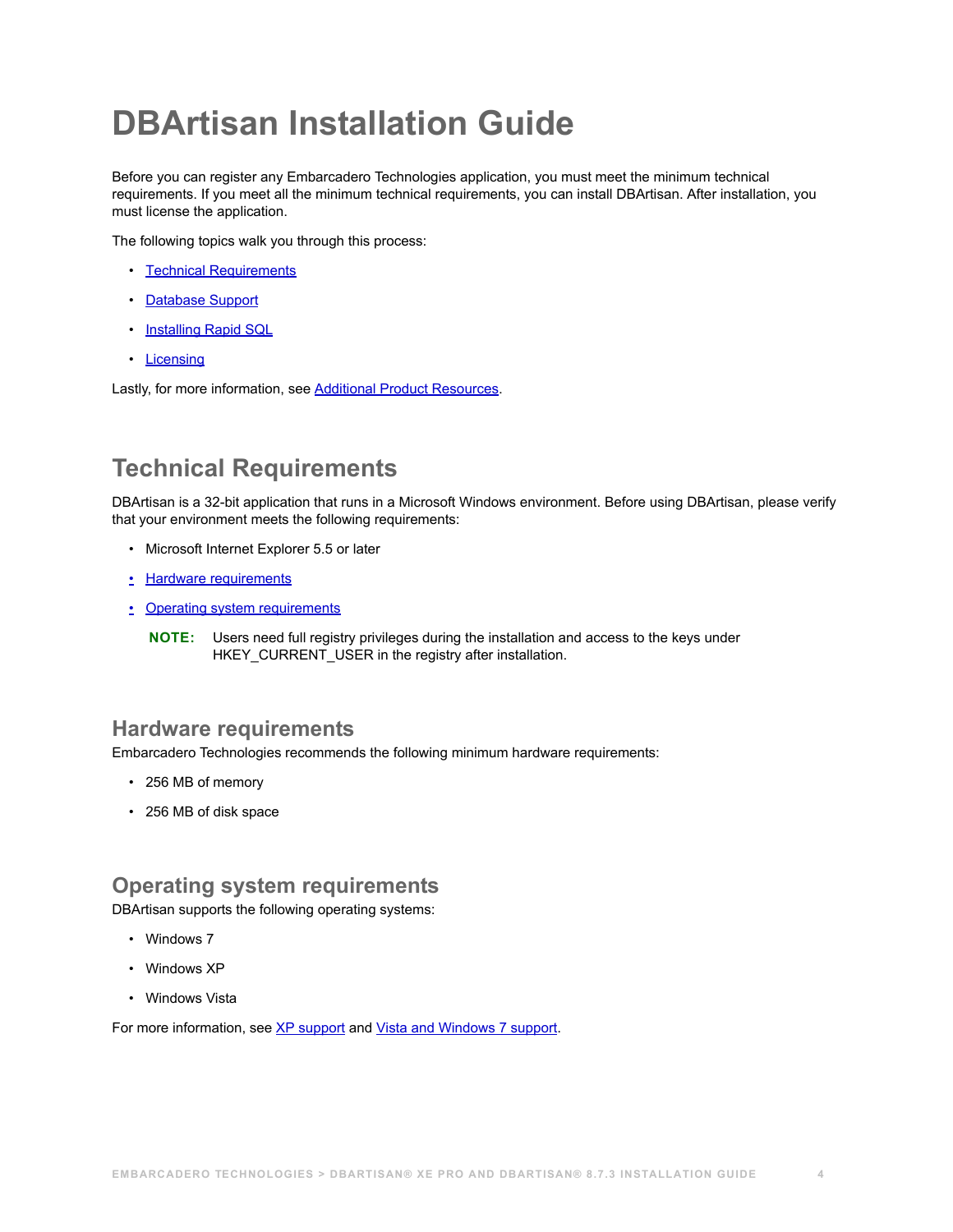### <span id="page-4-0"></span>**XP support**

 **>** 

Windows XP has two user security groups:

- Users
- Power Users

Microsoft intentionally does not grant members of the Users Group the authority to install applications or make global changes to the system. Restricted Users are members of the Users Group. Standard users belong to the Power Users Group. Microsoft grants members of the Power Users Group the authority to install programs.You must be a member of the Administrators Group in order to install and use Embarcadero Technologies applications.

Because Restricted Users are members of the Users Group, they cannot install and run Embarcadero Technologies applications.

**CAUTION:** You must be a member of the Administrators Group in order to install and use Embarcadero Technologies applications.

To open the Group Membership tab where you can determine your group and review the Microsoft security guidelines:

- 1 On the **Control Panel**, open **User Accounts**.
- 2 On the **Users** tab, select a user and then click the **Properties** button.
- 3 Click the **Group Membership** tab.

### <span id="page-4-1"></span>**Vista and Windows 7 support**

Windows Vista UAC and Windos 7 provide two user types:

- Standard user
- Administrator

DBArtisan can be installed or uninstalled by an administrator or by a standard user using their administrator token. Standard users can run DBArtisan.

**CAUTION:** For the purposes of running DBArtisan, default standard user token privileges should not be modified. Modifying standard user token privileges can result in licensing issues which will prevent DBArtisan from operating properly.

# <span id="page-4-2"></span>**Database Support**

The table below describes the database platforms DBArtisan supports and the server and client requirements:

| <b>Platform</b>                         | Server                                    | <b>Client</b>                                                                                                                                                                                                     |
|-----------------------------------------|-------------------------------------------|-------------------------------------------------------------------------------------------------------------------------------------------------------------------------------------------------------------------|
| IBM DB2 for OS/390<br>(z/OS)            | IBM DB2 for OS/390 (z/OS) v7, v8, and v9. | When going through a DB2 Connect gateway,<br>DB2 Client for Windows 6.0 or later. When<br>going directly to the mainframe from the<br>client, DB2 Connect Personal Edition v6 or<br>higher on the client machine. |
| IBM DB2 for Linux, Unix,<br>and Windows | IBM DB2 Universal Database 8 and 9        | IBM DB2 Client for Windows 7.2 or later.<br><b>NOTE:</b> When using a v8 client, DBArtisan<br>only supports connecting to a v8 Database on<br>Windows, Linux and Unix.                                            |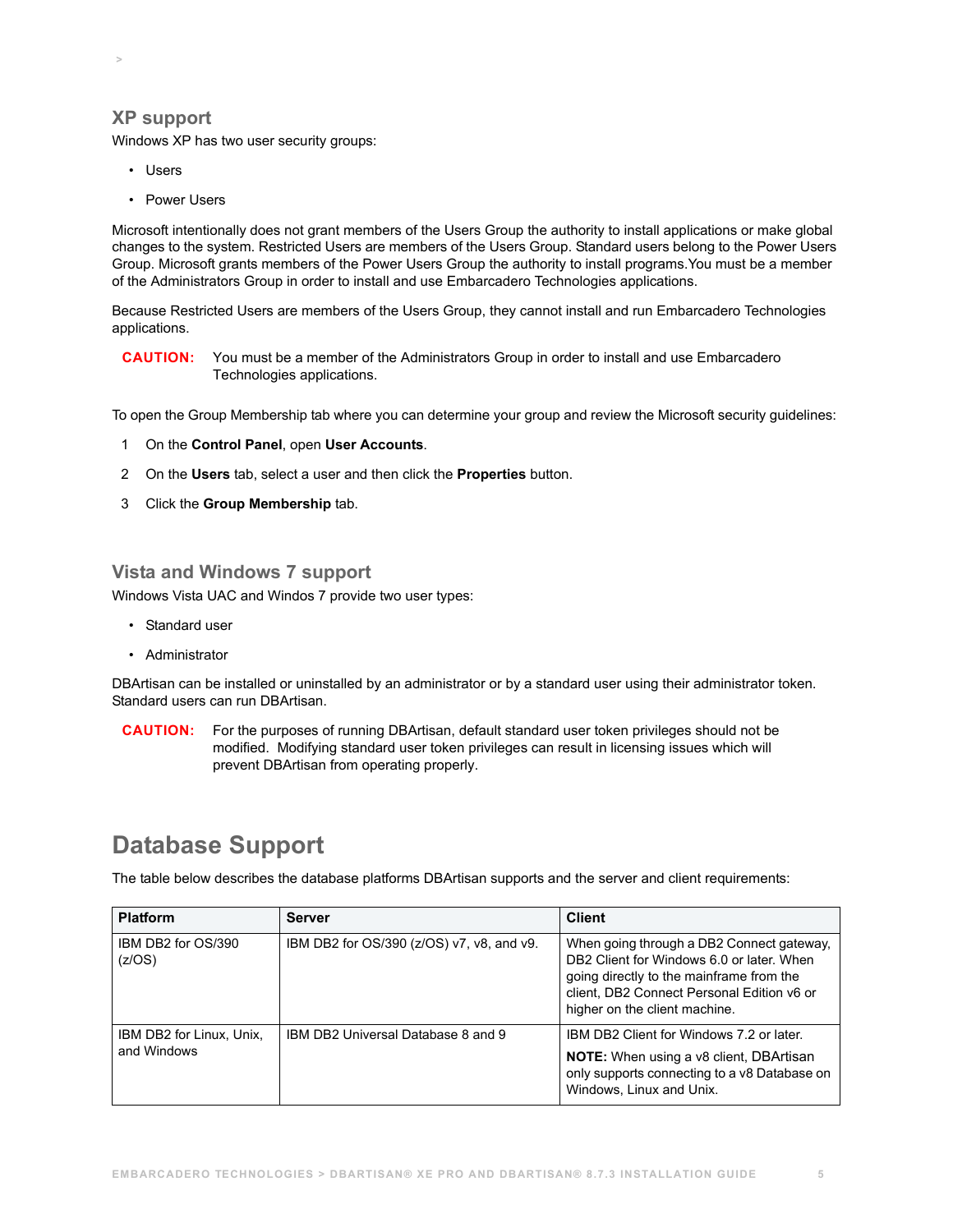| <b>Platform</b>      | <b>Server</b>                                                                                                                                                                                         | <b>Client</b>                       |
|----------------------|-------------------------------------------------------------------------------------------------------------------------------------------------------------------------------------------------------|-------------------------------------|
| Microsoft SQL Server | Microsoft SQL Server 2000, 2005, and 2008                                                                                                                                                             | Microsoft SQL Server Client Library |
|                      | <b>NOTE:</b> For SQL Server 2005 and 2008, only<br>object types like users, logins, roles, config<br>parameters, etc., are supported. We do NOT<br>support Microsoft .NET extensions at this<br>time. |                                     |
| <b>MySQL</b>         | MySQL 4.x. (DBArtisan is tolerant of 5.x but<br>does not support Stored Procedures,<br>Triggers, Views.)                                                                                              | MySQL ODBC driver 3.5.1 and above   |
| Oracle               | Oracle 8i, 9i, 10g, and 11g                                                                                                                                                                           | Oracle SQL*Net Client               |
| Sybase ASE           | Sybase System 12.5, Sybase 15                                                                                                                                                                         | Sybase Open Client                  |

# **IBM DB2 for Z/OS stored procedure requirements**

When working against an IBM DB2 for z/OS data source, DBArtisan relies on the following stored procedures, provided as an optional installation step in setting up the DB2 subsystem:

• DSNWZP

 **>** 

- DSNUTILS
- ADMIN\_COMMAND\_DSN
- ADMIN\_COMMAND\_DB2

Prior to using DBArtisan against an IBM DB2 for z/OS data source, ensure that these components are installed on the server. See [http://publib.boulder.ibm.com/infocenter/dzichelp/v2r2/topic/com.ibm.db2.doc.inst/stpadd.htm#stpadd](http://publib.boulder.ibm.com/infocenter/dzichelp/v2r2/index.jsp?topic=/com.ibm.db2.doc.inst/stpadd.htm) for more information.

# <span id="page-5-2"></span><span id="page-5-0"></span>**Installing DBArtisan**

To install DBArtisan successfully, you must complete each panel of the *Installation Wizard*. After the installation is complete, we recommend that you reboot your machine before using DBArtisan.

**CAUTION:** To install DBArtisan from the command line, you should be sure to manually uninstall all prior versions of DBArtisan.

## <span id="page-5-1"></span>**Installation Wizard**

The DBArtisan Installation Wizard installs all corresponding files on your machine. The panels presented by the wizard vary depending on whether you are upgrading or performing an initial installation. To proceed to the next panel of the wizard, click **Next**. To cancel the installation process at any time, click **Cancel**.

Use the following table as a guide to understanding the panels you may encounter when installing DBArtisan:

| Panel   | <b>Description</b>                |
|---------|-----------------------------------|
| Welcome | The start of the install process. |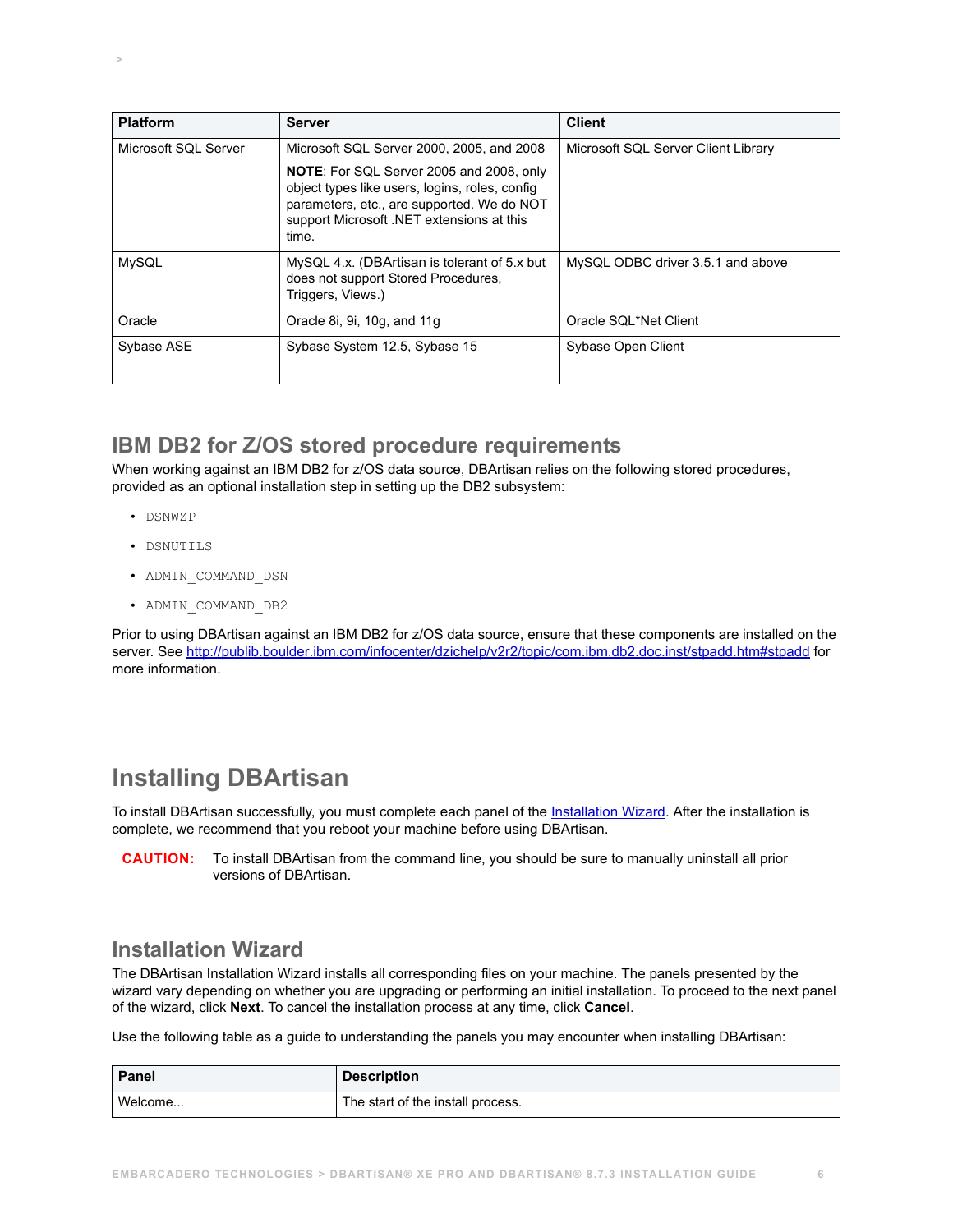| Panel                        | <b>Description</b>                                                                                                                                                                                                                                                                                           |
|------------------------------|--------------------------------------------------------------------------------------------------------------------------------------------------------------------------------------------------------------------------------------------------------------------------------------------------------------|
| License Agreement            | This panel of the Installation Wizard displays the license agreement. To continue the<br>installation, click I accept the terms in the license agreement. You cannot proceed<br>to the next step in the installation if the <b>I DO NOT accept the terms in the license</b><br>agreement option is selected. |
| <b>Destination Folder</b>    | Identify the folder where you want the program files to reside. The default directory<br>is C:\Program Files\Embarcadero\DBA870\.                                                                                                                                                                            |
| Start Menu                   | Lets you provide a Start menu group and optionally have an application icon created<br>on the desktop.                                                                                                                                                                                                       |
| <b>Associate Files</b>       | Specify whether you want files with extensions of .sql or .eqb to be associated with<br>the DBArtisan application.                                                                                                                                                                                           |
| Ready to install the program | Review your settings and click <b>Install</b> to continue the installation process.                                                                                                                                                                                                                          |
| Installing                   | Displays installation progress.                                                                                                                                                                                                                                                                              |
| Setup Complete               | Finishes the installation process.                                                                                                                                                                                                                                                                           |

# <span id="page-6-0"></span>**Licensing**

 **>** 

Each Embarcadero client application requires one or more licenses in order to run. An Embarcadero product, such as DBArtisan or ER/Studio, has a baseline license which provides basic feature support for that product. In addition, incremental licenses may be required to support specific DBMS platforms, product add-ons, or other functions.

For more information, see the following topics:

- [Licensing overview](#page-6-1)
- [Licensing your application](#page-7-0)

# <span id="page-6-1"></span>**Licensing overview**

The following discussion provides a high-level discussion of key licensing topics and directs you to sources of more detailed information.

#### **Viewing your license type and modules**

The **About**... dialog, available from the **Help** menu, displays your license type and each individual license module currently registered.

#### **License types**

Three kinds of licenses are available: Trial, Workstation, and Networked.

| <b>Trial licenses</b>        | A license for a 14-day, full-featured trial version of the product. The trial license must<br>be registered before you can use the product. |
|------------------------------|---------------------------------------------------------------------------------------------------------------------------------------------|
| <b>Workstation licensing</b> | A license or set of licenses is tied to a particular workstation. The product can only<br>be used on that workstation.                      |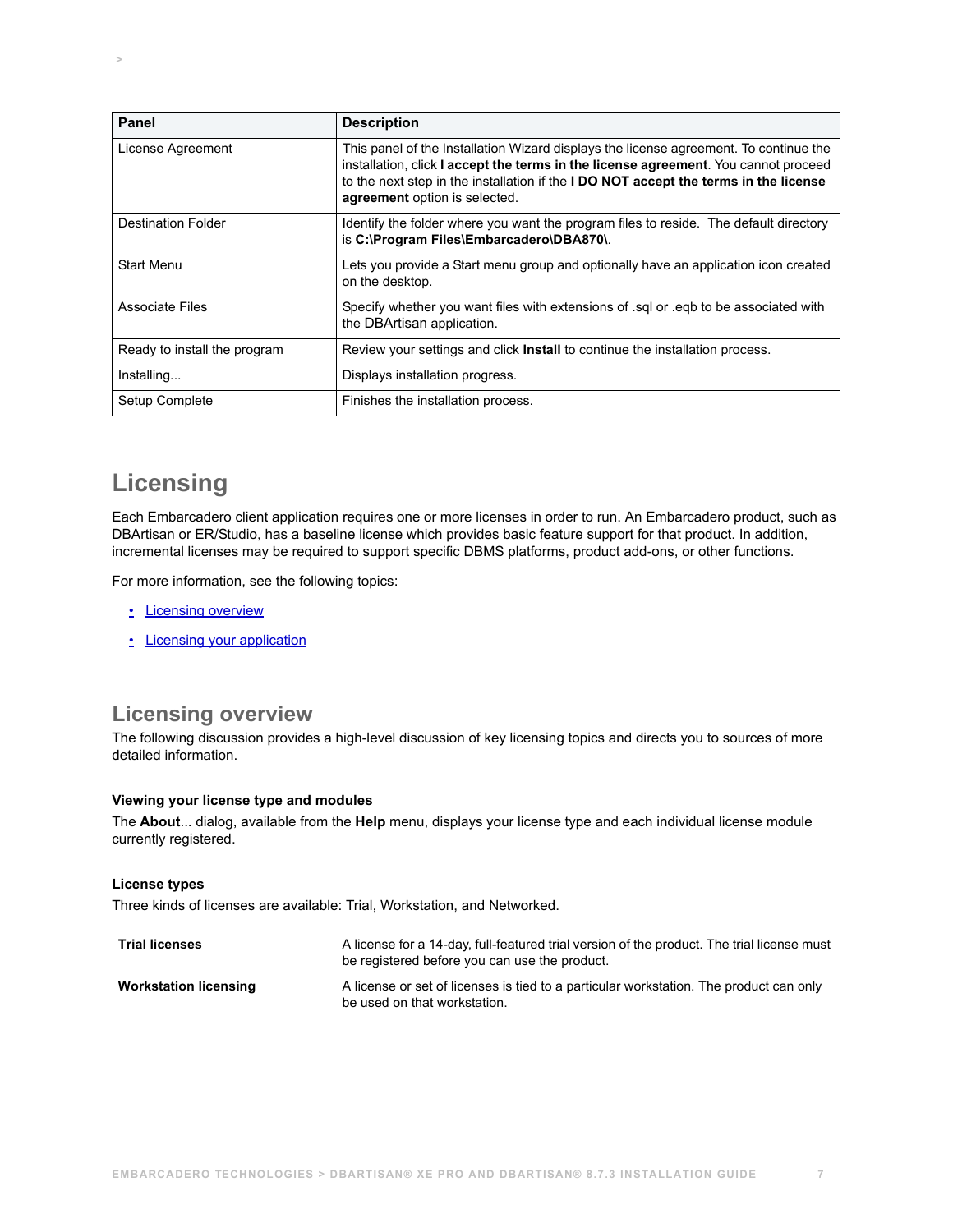**Networked licensing** Networked licenses are administered and distributed by a central License Server (Embarcadero License Center or Acresso FLEXnet Publisher). There are two types of networked licenses: *Concurrent* and *Networked Named User*. With Concurrent licensing, users on different machines take turns using licenses from a shared pool. With Networked Named User licensing, licenses are pre-assigned to specific users setup on the license server's user list. Those users are guaranteed to have licenses available any time.

For a detailed description of licensing options, see <http://www.embarcadero.com/software-licensing-solutions>.

#### **License modules, DBMS-support, and feature availability**

Individual license modules correspond to the DBMS platforms you are licensed to use. In addition, each DBMS license module corresponds to a product edition. The following table indicates feature availability for each license module edition:

| <b>Standard</b> | Provides baseline support including datasource management, object management,<br>SQL editing and execution, and standard tools and utilities. |
|-----------------|-----------------------------------------------------------------------------------------------------------------------------------------------|
| Professional    | Standard edition features plus SQL Debugger and SQL Profiler.                                                                                 |
| Workbench       | Professional edition features plus Performance Analyst, Space Analyst, Capacity<br>Analyst, and Backup Analyst.                               |

#### **Directing queries regarding licenses**

 **>** 

Questions regarding license availability, feature availability, and client or server licensing, should be directed as follows:

- If you work in an organization that uses networked licensing, direct any questions to your site's DBArtisan administrator
- If you are using workstation licensing, direct licensing questions to your Embarcadero Technologies representative

## <span id="page-7-0"></span>**Licensing Your Application**

See the following topics for details on registering your product:

[Registering a trial or workstation license at application startup](#page-7-1)

[Registering a workstation license after application startup](#page-8-0)

[Registering by phone](#page-8-1)

[Registering a networked license](#page-9-1)

### <span id="page-7-1"></span>**Registering a trial or workstation license at application startup**

Shortly after downloading a trial version of an Embarcadero product, you should receive an email with a serial number, which you must register as follows. These instructions also apply if you have purchased a product and received a serial number prior to running the application for the first time, or if the trial period has expired.

- 1 Start the application. An **Embarcadero License Registration** dialog appears.
- 2 Copy the serial number from the email and paste it in the **Serial Number** field.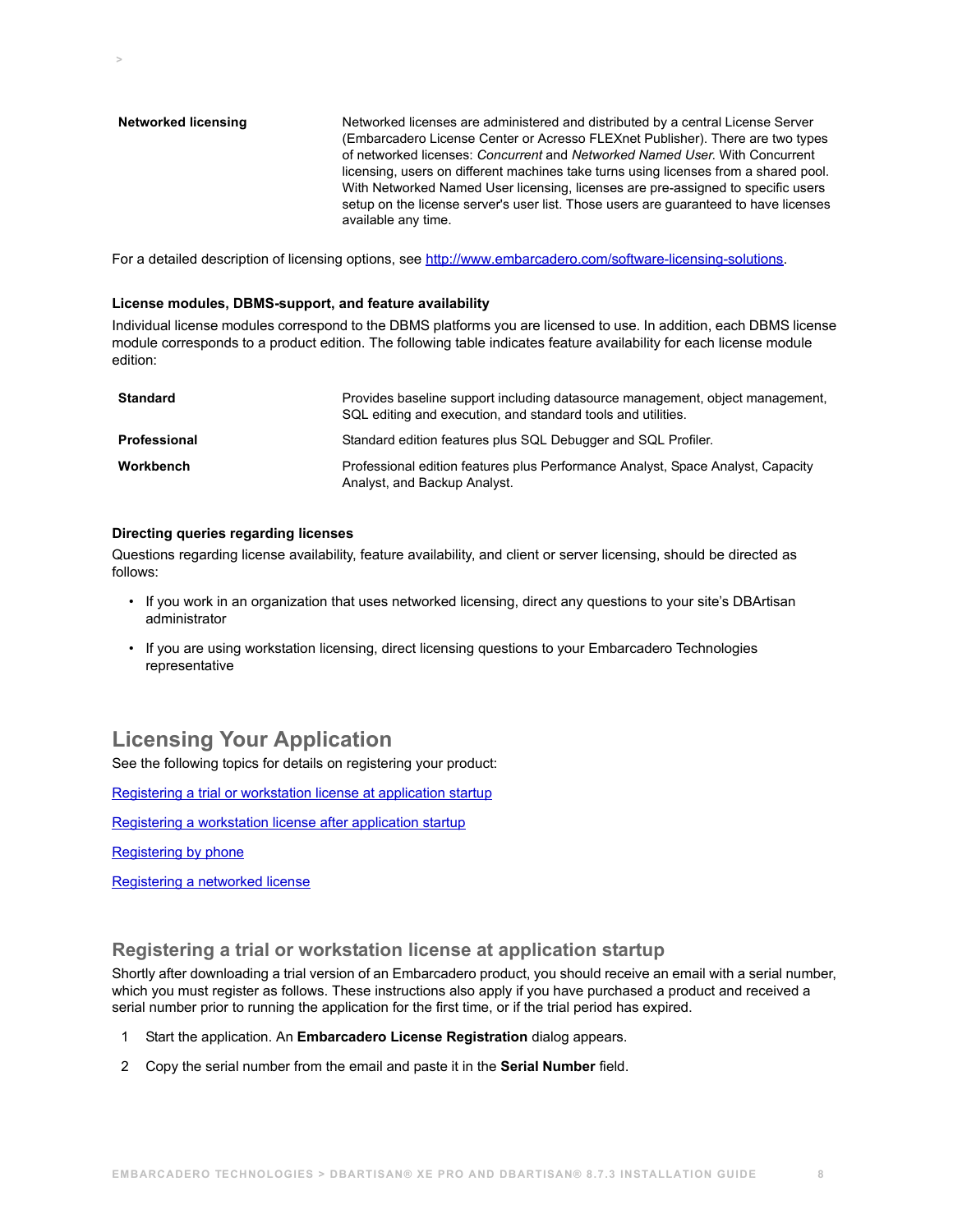- 3 Enter your Embarcadero Developer Network account credentials in the **Login or Email** and **Password** fields. If you have not previously created an EDN account, or have forgotten your password, click **I need to create ...** or **I've lost my password**.
- 4 Click **Register**.

 **>** 

Your activation file should be downloaded and installed automatically. If this does not happen, click the **Trouble Connecting? Try Web Registration** link and follow the prompts. If you still have problems, see [Registering by phone.](#page-8-1)

### <span id="page-8-0"></span>**Registering a workstation license after application startup**

The following instructions assume that you have received a workstation license by email and that you currently have a valid trial license. If you did not install a trial version or the trial period has expired, follow the instructions in [Registering a Trial or Workstation License at Application Startup](#page-7-1) instead.

- 1 On the Help menu select **About** and then on the dialog that opens, click **Manage** to open a license manager dialog.
- 2 On the **Serial** menu, select **Add Serial Number**.
- 3 Copy the serial number from the email and paste it in the **Add Serial Number** dialog, then click **OK**.
- 4 Right-click on the serial number you added, and then select **Register** from the context menu. A registration dialog opens.

- 5 Ensure that the **Register using Online Registration** radio box is selected.
- 6 Provide Developer Network credentials in the **Login name or Email** and **Password** boxes. If you have not previously created an EDN account, or have forgotten your password, click **I need to create ...** or **I've lost my password**.
- 7 Click **Register**.
- 8 If prompted to restart the application, click **Yes**.

Your activation file should be downloaded and installed automatically. If this does not happen, click the **Trouble Connecting? Try Web Registration** link and follow the prompts. If you still have problems, see [Registering by phone.](#page-8-1)

### <span id="page-8-1"></span>**Registering by phone**

If you have problems with either of the above procedures, you can register licenses by phone. You will have to provide Developer Network credentials; the registration code displayed in the Embarcadero License Registration dialog that appears when you start an unlicensed application; the product base license serial number; and the license serial numbers for any additional features you have purchased.

For North America, Latin America and Asia Pacific, call (415) 834-3131 option 2 and then follow the prompts. The hours are Monday through Friday, 6:00 A.M. to 6:00 P.M. Pacific time.

For Europe, Africa and the Middle East, call +44 (0)1628-684 494. The hours are Monday to Friday, 9 A.M. to 5:30 P.M. U.K. time.

**NOTE:** The **Registration Code** box shows a machine-specific identifier required with other registration methods.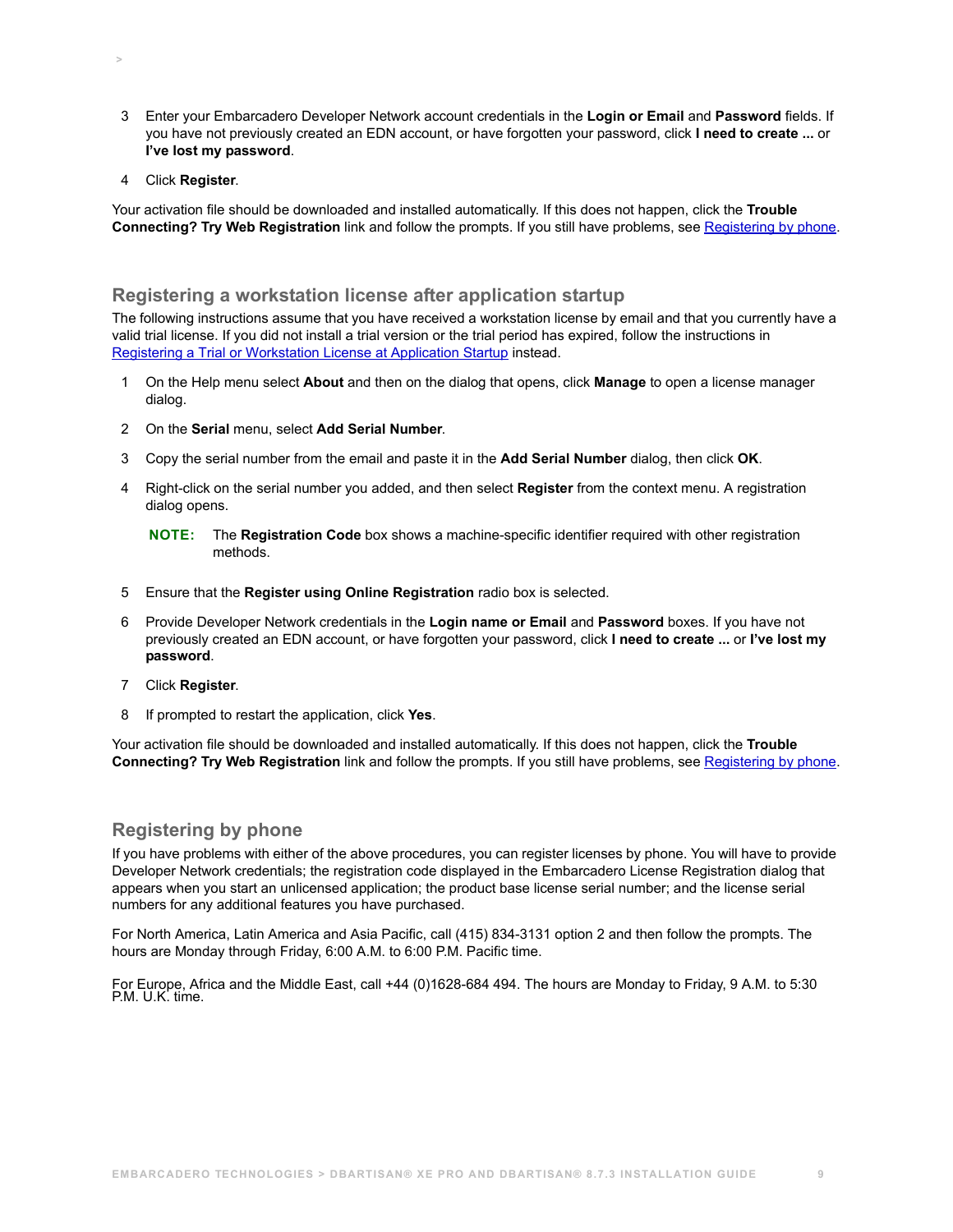Shortly after phoning in, you will receive an email containing an activation file. Then do the following:

- 1 Save the file to the desktop or a scratch directory such as c:\temp.
- 1 On the Help menu select **About** and then on the dialog that opens, click **Register**. A registration dialog opens.
- 2 Select the **I have received an activation file (\*.slp or reg\*.txt)** radio box.
- 3 Click the **Browse** button and use the **Select License Activation File** dialog to locate and select the activation file you installed.
- 4 Click the **Import** button to import the activation file and when complete, click the **Finish** button.
- 5 If prompted to restart the application, click **Yes**.

### <span id="page-9-1"></span>**Registering a networked license**

If you work in an organization using Networked licensing, an administrator, department head, or someone providing a similar function will provide you with an activation file.

Once you receive the file, save it to the license subfolder of your product's main installation folder (typically C:\Program Files\Embarcadero\<product><version>\license\), then restart the application.

No additional steps are necessary.

 **>** 

# <span id="page-9-0"></span>**Additional Product Resources**

The Embarcadero Web site is an excellent source for additional product information, including white papers, articles, FAQs, discussion groups, and the Embarcadero Knowledge Base.

Go to [www.embarcadero.com/support](http://www.embarcadero.com/support/), or click any of the links below, to find:

- [Documentation](http://docs.embarcadero.com)
- [Online Demos](http://www.embarcadero.com/resources/demos)
- [Technical Papers](http://www.embarcadero.com/resources/technical-papers)
- [Developer Network](http://edn.embarcadero.com)

# **Embarcadero Technologies Technical Support**

If you have a valid maintenance contract with Embarcadero Technologies, the Embarcadero Technical Support team is available to assist you with any problems you have with our applications. Our maintenance contract also entitles registered users of Embarcadero Technologies' products to download free software upgrades during the active contract period.

To speak directly with Embarcadero Technical Support, see Contacting Embarcadero Technologies Technical [Support,](#page-10-0) below.

**NOTE:** Evaluators receive free technical support for the term of their evaluation (14 days).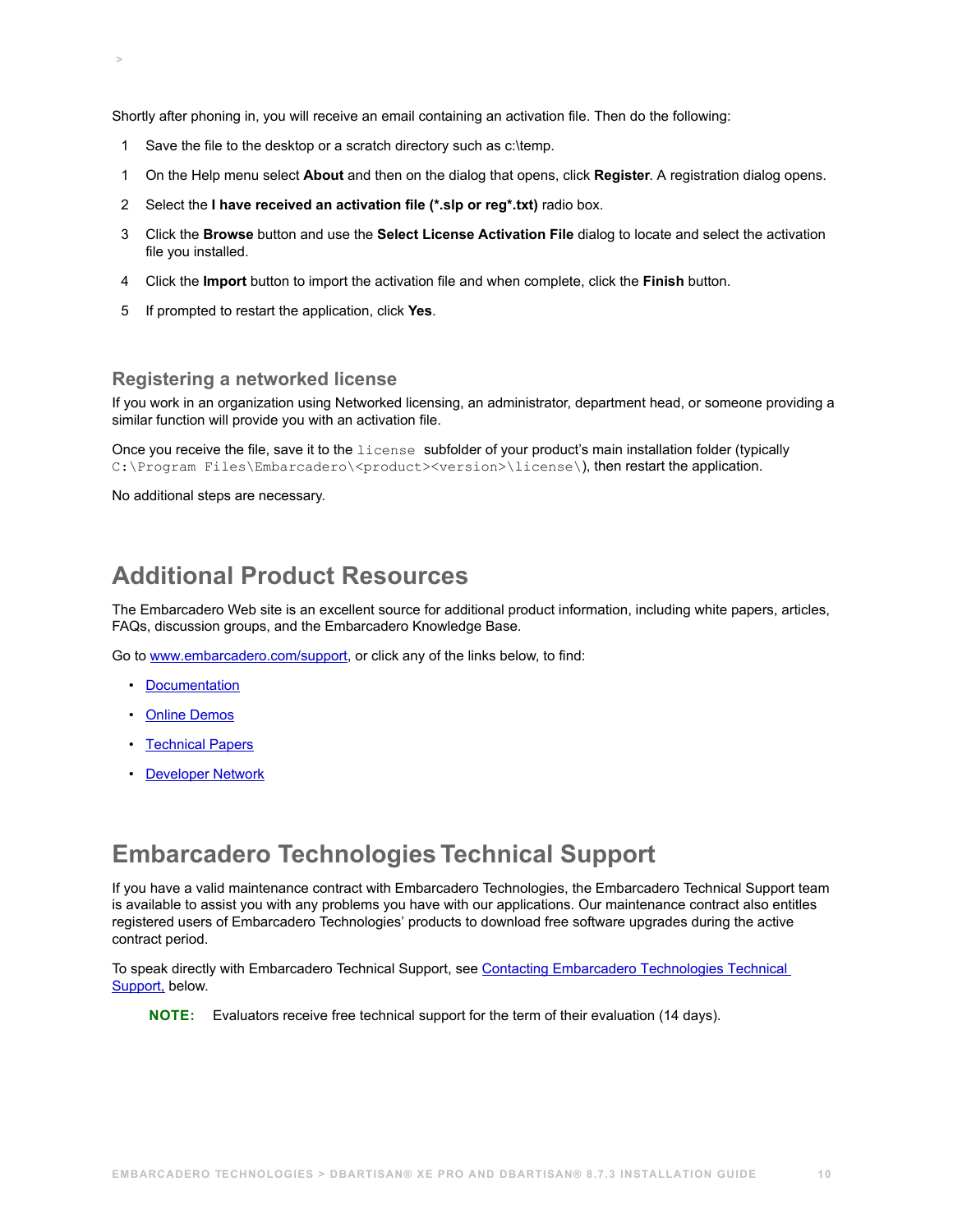# <span id="page-10-0"></span>**Contacting Embarcadero Technologies Technical Support**

When contacting Embarcadero Technologies Technical Support please provide the following to ensure swift and accurate service:

#### **Personal Information**

• Name

 **>** 

- Company name and address
- Telephone number
- Fax number
- Email address

#### **Product and System Information**

- Embarcadero product name and version number. This information is found under Help, About.
- Your client operation system and version number.
- Your database and version number.

#### **Problem Description**

A succinct but complete description of the problem is required. If you are contacting us by telephone, please have the above information, including any error messages, available so that an Embarcadero Technical Support Engineer can reproduce the error and clearly understand the problem.

There are three ways to contact Embarcadero's Technical Support department:

- Via the [Web](#page-10-1)
- Via [Phone](#page-10-2)
- Via **[Email](#page-11-0)**

### <span id="page-10-1"></span>**Via the Web**

Embarcadero Technical Support provides an online form that lets you open a Support case via the Web. To access this form, go to [http://www.embarcadero.com/support/open\\_case.jsp.](http://www.embarcadero.com/support/open_case.jsp)

We normally acknowledge the receipt of every case on the same day, depending on the time of submission.

### <span id="page-10-2"></span>**Via Phone**

#### **United States**

Embarcadero Technologies Technical Support phone number is (415) 834-3131 option 2 and then follow the prompts. The hours are Monday through Friday, 6:00 A.M. to 6:00 P.M. Pacific time.

For licensing issues, including Product Unlock Codes, call (415) 834-3131 option 2 and then follow the prompts. The hours are Monday through Friday, 6:00 A.M. to 6:00 P.M. Pacific time.

The Embarcadero Technologies Technical Support fax number is (415) 495-4418.

#### **EMEA**

Embarcadero Technologies Technical Support phone number is +44 (0)1628 684 499. The hours are Monday to Friday, 9 A.M. to 5:30 P.M. U.K. time.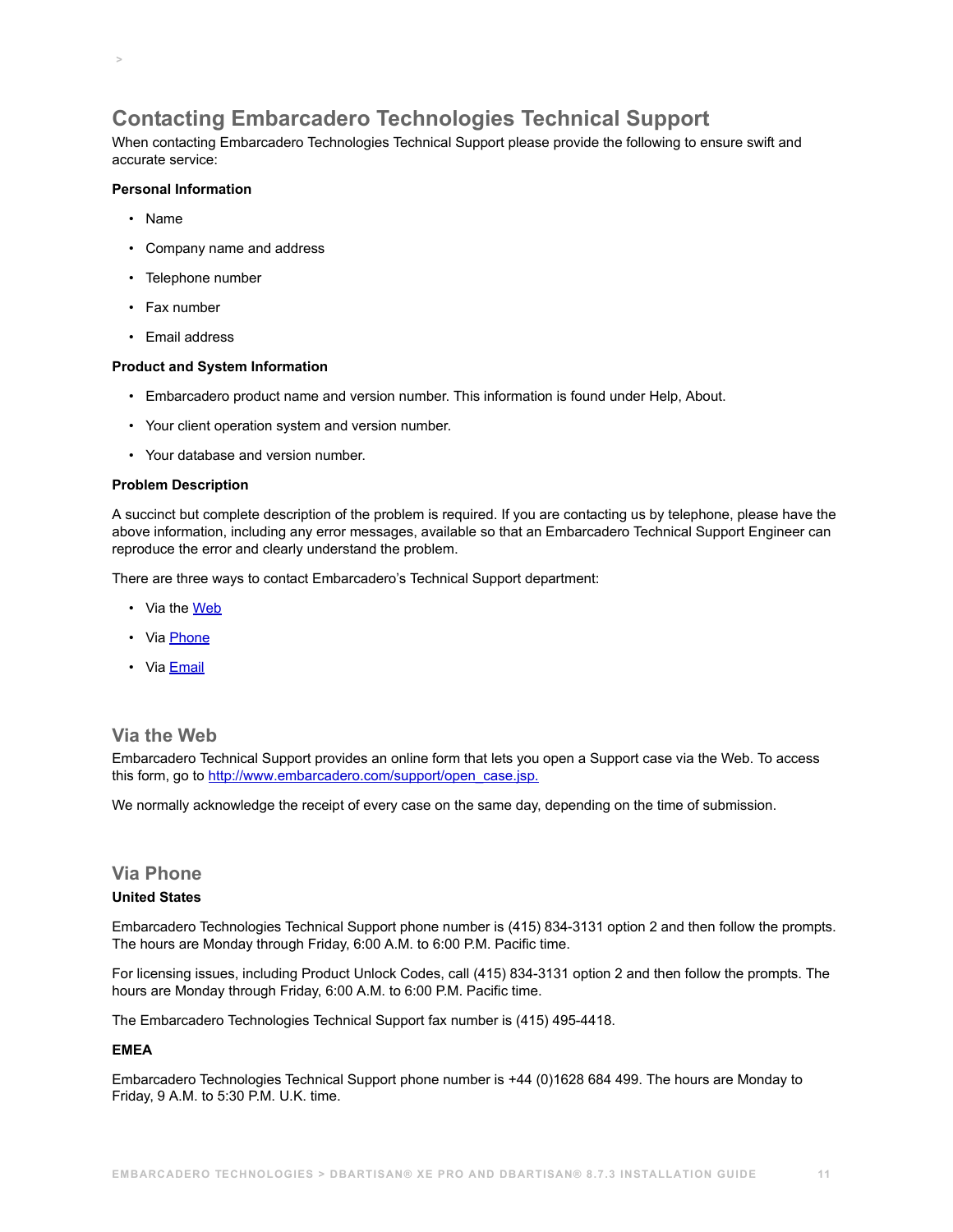For licensing issues, including Product Unlock Codes, call +44 (0)1628-684 494. The hours are Monday to Friday, 9 A.M. to 5:30 P.M. U.K. time

The Embarcadero Technologies Technical Support fax number is +44 (0)1628 684 401.

### <span id="page-11-0"></span>**Via Email**

 **>** 

#### **United States**

Depending on your needs, send your email to one of the following:

- [support@embarcadero.com](mailto:support@embarcadero.com?subject=Technical Support Request)  Get technical support for users and evaluators
- [upgrade@embarcadero.com](mailto:upgrade@embarcadero.com?subject=Upgrade Information Request)  Request upgrade information
- [key@embarcadero.com](mailto:key@embarcadero.com?subject=Key Request)  Request a product key
- [wish@embarcadero.com](mailto:wish@embarcadero.com?subject=Product Suggestion)  Make a suggestion about one of our products

#### **EMEA**

Depending on your needs, send your email to one of the following:

- [uk.support@embarcadero.com-](mailto:uk.support@embarcadero.com?subject=Technical Support Request) Get technical support for users and evaluators
- [uk.upgrade@embarcadero.com](mailto:uk.upgrade@embarcadero.com?subject=Upgrade Information Request)  Request upgrade information
- [uk.key@embarcadero.com](mailto:uk.key@embarcadero.com?subject=Key Request)  Request a product key
- [uk.wish@embarcadero.com](mailto:uk.wish@embarcadero.com?subject=Product Suggestion)  Make a suggestion about one of our products